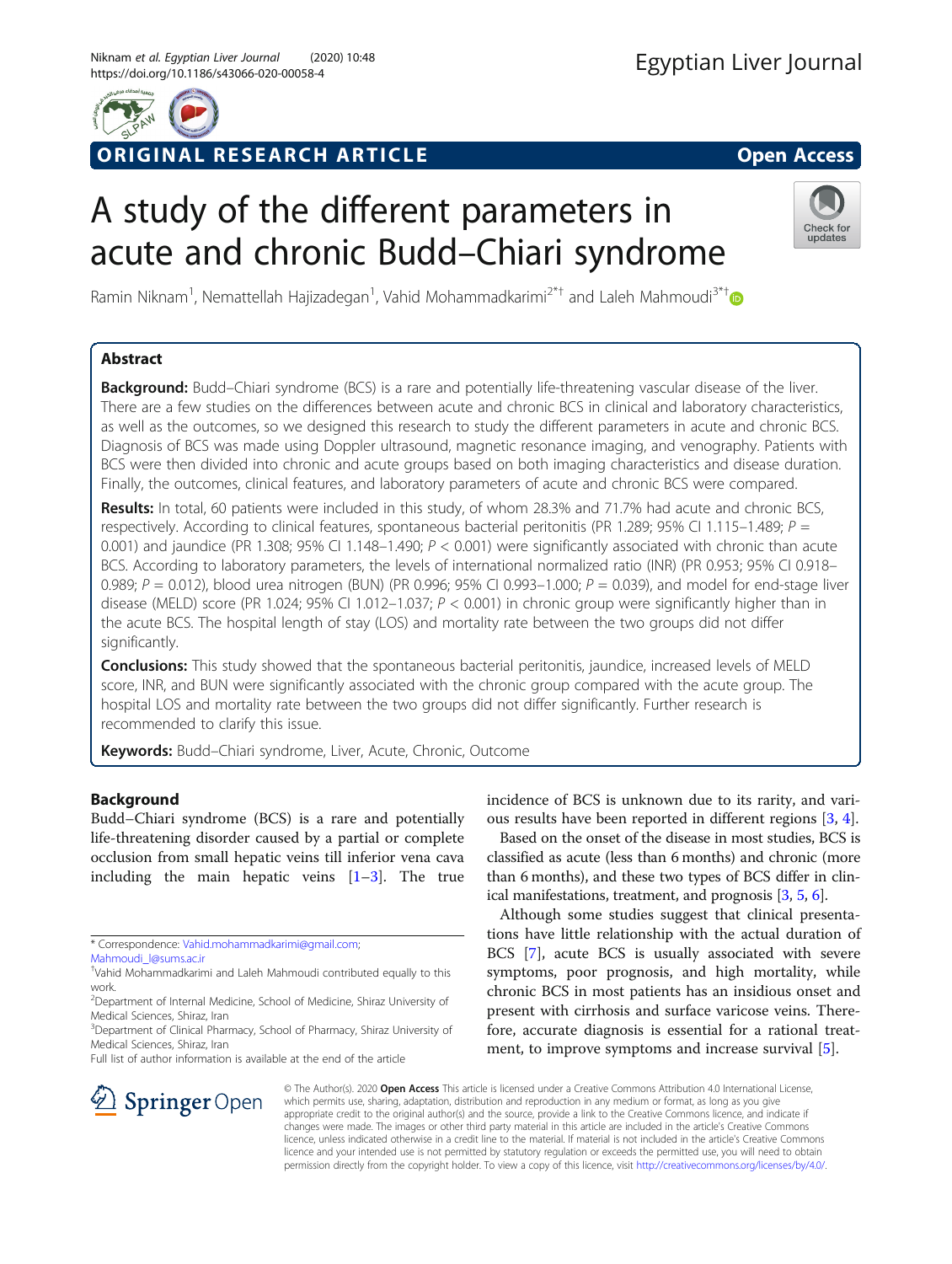The signs and symptoms of BCS vary, so this diagnosis should be considered in any patient with acute or chronic liver disease [\[2](#page-7-0), [7\]](#page-7-0). Most physicians differentiate between the acute and chronic forms of the disease based solely on the patient's history, which makes it difficult to diagnose BCS with insidious presentation. Therefore, imaging techniques such as Doppler ultrasound, magnetic resonance imaging (MRI), and computed tomography are necessary to diagnose BCS, as well as to differentiate acute from chronic disease [\[5](#page-7-0)]. Hepatic venography is recommended if the clinical suspicion of BCS is high (the presence of hepatomegaly, abdominal pain, and ascites with unknown cause), and there are no typical findings in other imaging  $[8]$  $[8]$ .

There is controversy about the association of clinical and laboratory characteristics with the actual duration of BCS. On the other hand, there are few reports comparing clinical features, laboratory parameters, and outcomes between acute and chronic BCS [[1,](#page-7-0) [5](#page-7-0), [7](#page-7-0)]. Therefore, we conducted this study with the aim of comparing outcomes, clinical features, and laboratory parameters in different types of BCS in Namazi Hospital, as the main referral center for patients with liver disease in southern Iran.

#### Methods

#### Participants and groups

A cross-sectional study was performed at a referral hospital affiliated with Shiraz University of Medical Sciences between 2016 and 2020. All participants who were referred to our hospital for diagnosis and treatment for BCS from other centers were included in the study. Exclusion criteria as conditions that could act as confounders were heart failure, non-cooperative patients, sinusoidal obstruction syndrome, liver transplantation, and hepatic cancer. All eligible patients were followed for types and clinical and laboratory parameters of BCS.

Final diagnosis of BCS as well as follow-up of patients was performed by a hepatologist. Necessary variables including age, sex, ethnicity, individual habits, etiology, clinical features, associated disorders, and laboratory data were recorded in the checklist. BCS participants were divided into acute and chronic groups according to the criteria identified below. Finally, clinical and laboratory parameters between acute and chronic BCS were compared.

#### Diagnosis of BCS and its types

All patients with suspected BCS were examined using Doppler ultrasound and MRI. The diagnosis of BCS was based on the presence of thrombosis in the hepatic veins or inferior vena cava, decreased or reversed flow in these veins, and dampening of hepatic vein spectral waveform. If the diagnosis of BCS could not be confirmed by previous two methods, direct venography was used for further examination. Patients with BCS were then divided into chronic and acute groups based on both imaging characteristics and disease duration. Chronic BCS was defined as a disease duration more than 6 months [[5,](#page-7-0) [6\]](#page-7-0) and replacement of the hepatic vein and/or inferior vena cava by collateral veins in Doppler ultrasound or the presence of MRI findings indicating chronic BCS including collateral veins, regenerative nodules, decreased T1- and T2-weighted signal intensity on unenhanced MRI, and delayed enhancement on contrastenhanced imaging because of replacement of parenchymal edema by fibrosis  $[8]$  $[8]$ . Acute BCS was defined as a disease onset of less than 6 months without evidence of chronicity in Doppler ultrasound and MRI.

The differentiation between hepatocellular carcinoma and regenerative nodules was based on imaging characteristics and alpha-fetoprotein levels. If the diagnosis was still unclear, a biopsy of the liver lesion was performed. Thrombophilia testing was performed to evaluate the underlying hypercoagulable states in all patients with BCS.

#### Ethical approval/statement

This research was carried out taking into account the ethics Declaration of the Helsinki research and was approved by the ethics committee of Shiraz University of Medical Sciences (IR.SUMS.MED.REC.1397.442). Written consent was obtained from all patients.

#### Measurement of laboratory parameters

Blood samples were taken to evaluate complete blood count, liver biochemical tests, partial thromboplastin time (PTT), international normalized ratio (INR), blood urea nitrogen (BUN), creatinine, and blood sugar for all participants. Jaundice was defined as the total serum bilirubin level greater than 2.5 mg/dL. Paracentesis was performed to assess the albumin, protein, culture, cell counts, and differentiation for all patients with ascites. All laboratory parameters were tested under international standards, and blood samples were transported to the laboratory in less than an hour. Finally, serumascites albumin gradient (SAAG) and model for endstage liver disease (MELD) score was also calculated based on the results of lab data for all participants.

#### Statistical analysis

The data was stored in a SPSS software, version 25.0, Chicago, USA. Qualitative data analysis was performed using chi-square test. Quantitative data was expressed as the mean and standard deviation, and the differences between the groups were examined using two independent  $t$  tests and Mann-Whitney test, where appropriate. Robust Poisson regression models were used to estimate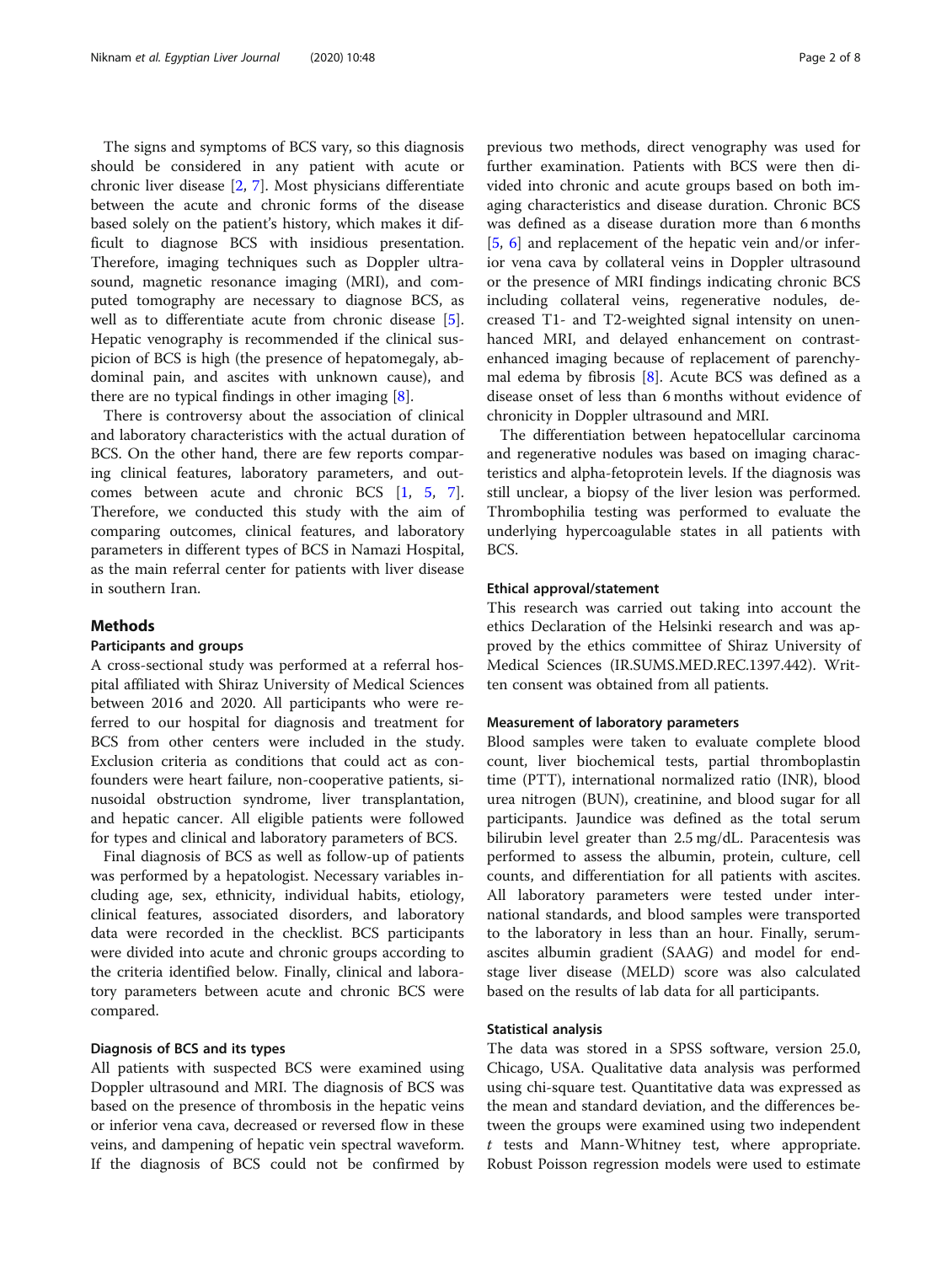<span id="page-2-0"></span>prevalence ratio (PR) and 95% confidence interval (CI) to evaluate the association of various independent clinical and laboratory variables on the types of BCS. The Kaplan–Meier method and log rank test was used for comparing hospital length of stay (LOS) between groups, defining in-hospital mortality as the main event. P value lower than 0.05 was considered as significant difference.

#### Results

In total, 60 patients were included in this study, of whom 17 (28.3%) had acute BCS and 43 (71.7%) participants were considered as the chronic BCS group. The median/mean age (SD) was 37.5/37.68 (12.78) years ranging from 19 to 90 years. Twenty-one (35.0%) and 39 (65.0%) patients were male and female, respectively. Diagnosis was made in 58 patients based on Doppler ultrasound and MRI, while 2 patients underwent direct venography due to uncertain results in imaging studies. The most common predisposing factor of BCS was myeloproliferative neoplasms (8.3%). Overall, 22 (36.7 %) patients had Fars ethnicity and 19 (31.7 %) were smokers. The demographic and clinical characteristics of the participants are shown in Table 1.

Although most of the patients were male, there was no significant difference compared to women in terms of acute or chronic BCS ( $P = 0.24$ ). According to clinical features, jaundice in chronic BCS group was significantly higher than acute group ( $P < 0.001$ ) but there was no significant difference in other variables between two groups. The comparison of clinical and demographic characteristics between acute and chronic BCS is shown in Table [2](#page-3-0).

According to laboratory parameters, levels of PTT, INR, bilirubin, and end-stage liver disease (MELD) score in chronic BCS were significantly higher than acute group. There were no significant differences between the two groups in other laboratory variables such as hemoglobin, platelet, alanine transaminase (ALT), aspartate transaminase (AST), albumin, protein, and ascitic fluid parameters. The comparison of laboratory parameters between acute and chronic BCS is shown in Table [3.](#page-4-0)

Robust Poisson regression models was used for estimating the PRs and 95% CIs to evaluate the association of various clinical and laboratory variables on the types of BCS. Spontaneous bacterial peritonitis (PR 1.289; 95% CI 1.115–1.489;  $P = 0.001$ ) and jaundice (PR 1.308; 95%) CI 1.148–1.490;  $P < 0.001$ ) were significantly associated with chronic than acute BCS. However, other variables including gender, age, encephalopathy, gastrointestinal (GI) bleeding, and renal failure were not significantly associated with acute compared to chronic BCS group  $(Table 4)$  $(Table 4)$ .

According to laboratory parameters, the levels of INR (PR 0.953; 95% CI 0.918–0.989; P = 0.012), BUN (PR

| Table 1 Demographic and clinical characteristics of participants |  |  |  |
|------------------------------------------------------------------|--|--|--|
| with Budd-Chiari syndrome ( $n = 60$ )                           |  |  |  |

| Gender                                            |                       |
|---------------------------------------------------|-----------------------|
| Male<br>Female                                    | 21 (35.0%)            |
|                                                   | 39 (65.0%)            |
| Age (years); mean $\pm$ SD                        | $37.68 + 12.78$       |
| <b>Ethnicity</b>                                  |                       |
| Fars                                              | 22 (36.7 %)           |
| Turke<br>Arabs                                    | 15 (25.0%)            |
| Lurs                                              | 5(8.3%)               |
| Kurds                                             | 5(8.3%)               |
| Baloch                                            | 4 (6.7%)              |
| Mazandarani                                       | 4(6.7%)<br>$3(5.0\%)$ |
| Turkomen                                          | 2(3.3%)               |
| Past medical history                              |                       |
| Myeloproliferative neoplasms                      | 5(8.3%)               |
| Paroxysmal nocturnal hemoglobinuria               | $3(5.0\%)$            |
| Myelodysplastic syndromes                         | $2(3.3\%)$            |
| Antiphospholipid syndrome                         | 1(1.7%)               |
| Protein C deficiency                              | 1(1.7%)               |
| Lymphoma<br>Positive human immunodeficiency virus | 1(1.7%)               |
| Systemic lupus erythematosus                      | 1(1.7%)               |
| Pseudotumor cerebri                               | $3(5.0\%)$            |
| Diabetes mellitus                                 | 1(1.7%)               |
|                                                   | $3(5.0\%)$            |
| <b>Cigarette smoking</b>                          | 19 (31.7 %)           |
| Alcohol use                                       | 12 20.0 (%)           |
| Abdominal pain                                    | 46 (76.7%)            |
| <b>Jaundice</b>                                   | 29 (48.3%)            |
| <b>Ascites</b>                                    | 60 (100.0%)           |
| Spontaneous bacterial peritonitis <sup>1</sup>    | 5(8.3%)               |
| Gastrointestinal bleeding 1                       | 16 (26.7%)            |
| Encephalopathy                                    | 14 (23.3%)            |
| <b>Renal failure</b>                              | 12 (20.0%)            |
| Hospital length of stay (days); mean $\pm$ SD     | $11.22 \pm 7.98$      |
| <b>Mortality</b>                                  | 6 (10.0%)             |

<sup>1</sup>Spontaneous bacterial peritonitis was defined as ascitic fluid

polymorphonuclear leukocyte count  $\geq$  250 cells/mm<sup>3</sup> and positive ascitic fluid culture; gastrointestinal bleeding including hematemesis and melena

0.996; 95% CI 0.993–1.000;  $P = 0.039$ ), and MELD score (PR 1.024; 95% CI 1.012–1.037; P < 0.001) in chronic group were significantly higher than in the acute BCS. However, the levels of other variables including platelet, PTT, total bilirubin, and ascitic fluid parameters did not differ significantly between the two groups (Table [5](#page-5-0)).

The median/mean (SD) hospital LOS in patients with acute BCS was 12/13.29 (10.042) days and in chronic BCS patients was 9/10.40 (6.97) days. The Kaplan–Meier method and log rank test for comparing hospital LOS between acute and chronic BCS patients showed that there was no significant difference between the two groups ( $P = 0.34$ ). Hospital LOS curves for patients with acute and chronic BCS are shown in Fig. [1](#page-6-0). The inhospital mortality rate was 1 (5.9%) and 5 (11.6%) in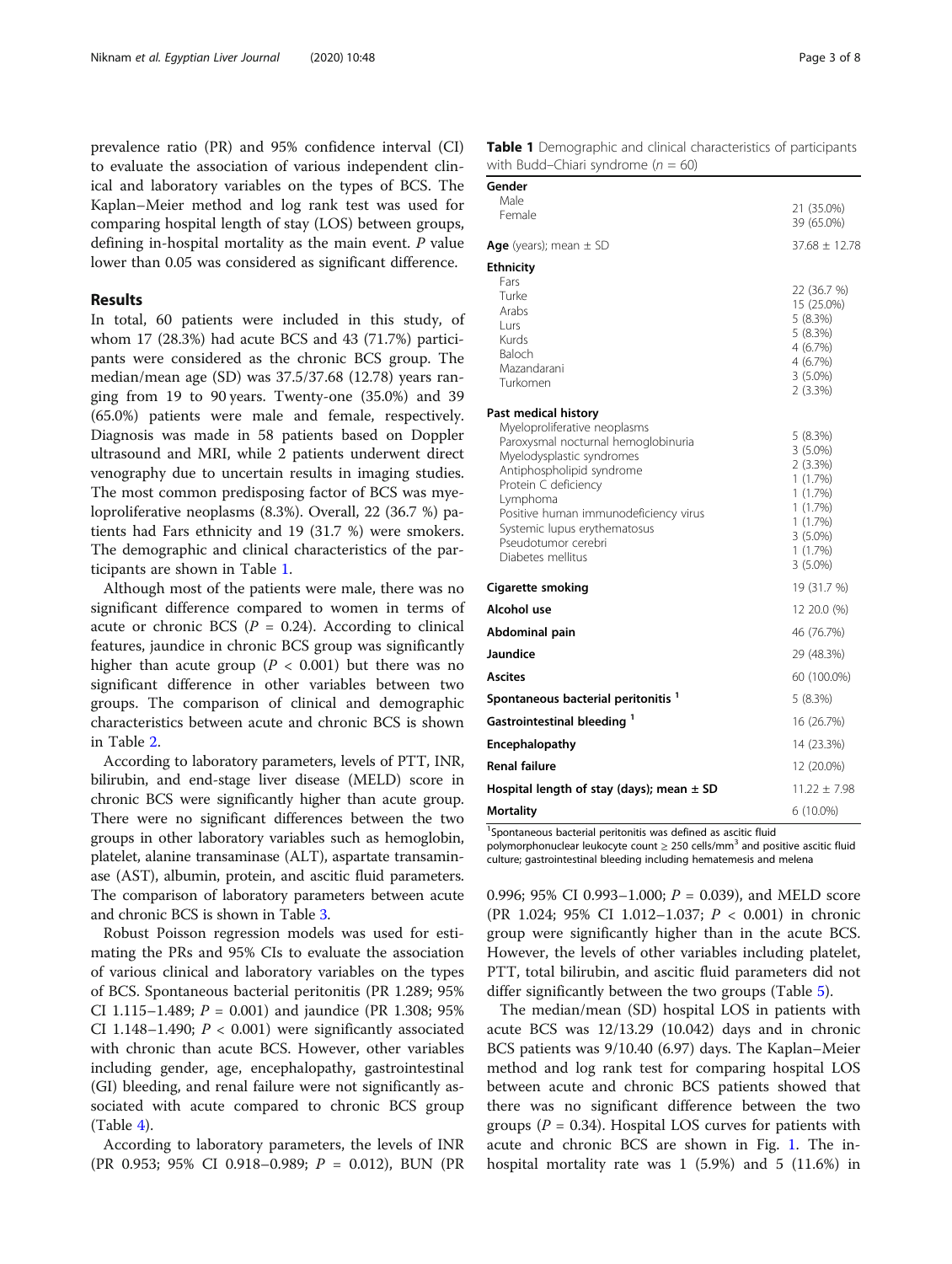| <b>Variables</b>                               | Acute BCS; N (%)        | Chronic BCS; N (%)       | P value |
|------------------------------------------------|-------------------------|--------------------------|---------|
| Gender <sup>2</sup>                            |                         |                          | 0.241   |
| Male<br>Female                                 | 4 (23.5%)<br>13 (76.5%) | 17 (39.5%)<br>26 (60.5%) |         |
| Age (years); mean $\pm$ SD                     | 34.47 ± 11.07           | $38.95 \pm 13.30$        | 0.224   |
| Ethnicity <sup>1</sup>                         |                         |                          | 0.649   |
| Fars<br>Others                                 | 7(41.2%)<br>10 (58.8%)  | 15 (34.9%)<br>28 (65.1%) |         |
| Abdominal pain <sup>1</sup>                    | 13 (76.5%)              | 33 (76.7%)               | 0.982   |
| Jaundice <sup>1</sup>                          | 2(11.8%)                | 27 (62.8%)               | < 0.001 |
| Dyspnea <sup>1</sup>                           | 4 (23.5%)               | 15 (34.9%)               | 0.394   |
| Peripheral edema <sup>1</sup>                  | 8 (47.1%)               | 25 (58.1%)               | 0.437   |
| Fever <sup>1</sup>                             | 4 (23.5%)               | 14 (32.6%)               | 0.492   |
| Vomiting <sup>1</sup>                          | 13 (76.5%)              | 25 (58.1%)               | 0.184   |
| Weight loss <sup>1</sup>                       | 13 (76.5%)              | 27 (62.8%)               | 0.311   |
| Encephalopathy <sup>1</sup>                    | 2(11.8%)                | 12 (27.9%)               | 0.183   |
| <b>Gastrointestinal bleeding</b>               | 2 (11.8%)               | 14 (32.6%)               | 0.101   |
| Spontaneous bacterial peritonitis <sup>1</sup> | $0(0.0\%)$              | 5 (11.6%)                | 0.142   |
| Renal failure <sup>1</sup>                     | $1(5.9\%)$              | 11 (25.6%)               | 0.086   |
| Cigarette smoking <sup>1</sup>                 | 3 (17.6%)               | 16 (37.2%)               | 0.142   |
| Alcohol use <sup>1</sup>                       | $1(5.9\%)$              | 11 (25.6%)               | 0.081   |

<span id="page-3-0"></span>**Table 2** Comparison of clinical and demographic characteristics between acute ( $n = 17$ ) and chronic ( $n = 43$ ) Budd–Chiari syndrome (BCS)

<sup>1</sup>Chi-square test

 $27$  test

patients with acute and chronic BCS, respectively, but there was no significant difference between the two groups ( $P = 0.45$ ). There was no significant association between the predisposing causes of BCS and the increase in in-hospital mortality. The mean (SD) age of patients who died in hospital was 35.50 (6.25) years, and there was no significant association between patients' age and increased mortality ( $P = 0.66$ ).

## **Discussion**

BCS is a rare vascular disease of the liver with heterogeneous clinical manifestations caused by obstruction of hepatic venous outflow. According to the etiology of the disease, BCS is classified as primary and secondary. Primary BCS is caused by acquired conditions such as myeloproliferative neoplasms, hereditary conditions such as Factor V Leiden, and systemic prothrombotic conditions. Secondary BCS is caused by vascular compression due to pyogenic infectious process or benign and malignant tumors  $[1,$  $[1,$ [2\]](#page-7-0). Regardless of the cause of the venous outflow obstruction, increased hepatic sinusoidal pressure and portal hypertension occur rapidly, leading to ischemic damage to the hepatocytes, followed by nodular regeneration, fibrosis, and eventually cirrhosis. In addition, large regenerative nodules may in turn lead to compression of intrahepatic veins  $[1, 4]$  $[1, 4]$  $[1, 4]$  $[1, 4]$ .

This study is the first report to compare the clinical features, laboratory parameters, and outcomes between acute and chronic BCS from Iran. This cross-sectional study showed that spontaneous bacterial peritonitis and jaundice were significantly associated with the chronic group compared with the acute group. The study also showed that levels of MELD score, INR, and BUN in chronic BCS was significantly higher than in the acute group. There was no significant difference between the outcomes of the two groups in terms of hospital LOS and mortality. In our patients the most common predisposing factor for BCS were myeloproliferative neoplasms, paroxysmal nocturnal hemoglobinuria, and systemic lupus erythematosus (Table [1\)](#page-2-0)

The definitions of acute and chronic of BCS are not clearly defined [\[9](#page-7-0)]; however, most studies have classified the BCS with an onset of less than 6 months as acute and more than 6 months as chronic [[3,](#page-7-0) [5](#page-7-0), [6](#page-7-0)]. When BCS is suspected, color Doppler ultrasound is typically the first imaging procedure with high sensitivity and specificity [\[8](#page-7-0)]. Doppler ultrasound, MRI, and computed tomography are usually sufficient to diagnose BCS. Liver biopsy is only useful if the thrombosis is limited to the small intrahepatic veins and the large vessels appear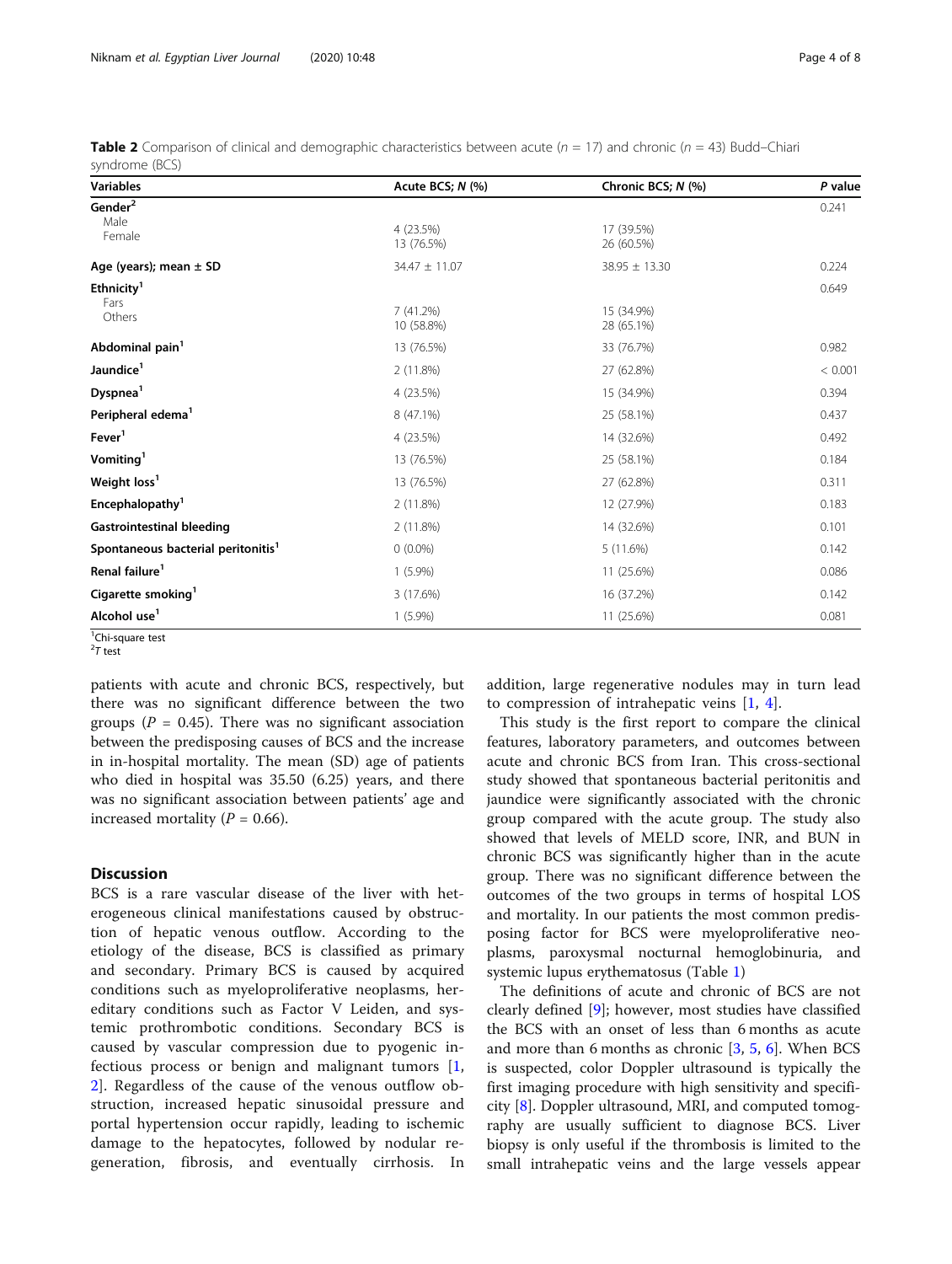<span id="page-4-0"></span>

|           | <b>Table 3</b> Comparison of laboratory parameters between acute ( $n = 17$ ) and chronic ( $n = 43$ ) Budd–Chiari syndrome (BCS) |                    |         |              |
|-----------|-----------------------------------------------------------------------------------------------------------------------------------|--------------------|---------|--------------|
| Variables | Acute BCS: N (%)                                                                                                                  | Chronic BCS: N (%) | P value | Normal range |

| Variables                                  | Acute $BCS$ ; $N$ $(\%)$ | Chronic BCS; $N$ (%)    | P value | Normal range    |
|--------------------------------------------|--------------------------|-------------------------|---------|-----------------|
| White blood cells; $\mu$ <sup>1</sup>      | $8386.47 \pm 3412.33$    | 8837.21 ± 5014.17       | 0.902   | 4000-10,000     |
| Hemoglobin; g/dL <sup>2</sup>              | $11.51 \pm 1.98$         | $11.43 \pm 2.31$        | 0.901   | $12 - 16$       |
| Platelet; $\mu$ <sup>1</sup>               | 257,058.82 ± 228,189.47  | 155,441.86 ± 121,008.32 | 0.075   | 140,000-400,000 |
| PTT; seconds <sup>1</sup>                  | $37.34 \pm 4.44$         | $45.73 \pm 17.63$       | 0.016   | $25 - 35$       |
| $INR*1$                                    | $1.77 \pm 0.71$          | $3.04 \pm 2.16$         | 0.003   | < 1.1           |
| Aspartate transaminase; IU/L <sup>1</sup>  | $123.06 \pm 152.68$      | $140.09 \pm 205.22$     | 0.844   | < 31            |
| Alanine transaminase; IU/L <sup>1</sup>    | $189.82 \pm 271.73$      | $133.56 \pm 207.81$     | 0.634   | < 31            |
| Alkaline phosphatase; IU/L <sup>2</sup>    | $320.94 \pm 191.68$      | $307.65 \pm 155.08$     | 0.781   | 64-306          |
| Serum albumin; g/dL <sup>2</sup>           | $3.48 \pm 0.66$          | $3.30 \pm 0.68$         | 0.356   | $3.5 - 5.4$     |
| Serum protein; g/dL <sup>2</sup>           | $6.26 \pm 1.05$          | $6.16 \pm 1.64$         | 0.811   | $6.0 - 8.3$     |
| Total bilirubin; mg/dL <sup>1</sup>        | $2.04 \pm 2.55$          | $4.20 \pm 3.59$         | 0.020   | $0.1 - 1.2$     |
| Direct bilirubin; mg/dL <sup>1</sup>       | $0.81 \pm 1.13$          | $1.94 \pm 1.69$         | 0.023   | < 0.2           |
| Blood urea nitrogen; mg/dL <sup>1</sup>    | $18.77 \pm 21.68$        | $28.44 \pm 26.51$       | 0.071   | $7 - 20$        |
| Creatinine; mg/dL <sup>1</sup>             | $0.99 \pm 0.37$          | $1.49 \pm 1.70$         | 0.645   | $0.8 - 1.2$     |
| Blood sugar; mg/dL <sup>1</sup>            | $98.77 \pm 50.55$        | $104.30 \pm 49.95$      | 0.475   | $70 - 99$       |
| Ascitic fluid cell counts; µL <sup>1</sup> | 587.24 ± 933.40          | 2527.72 ± 7496.39       | 0.123   |                 |
| Ascitic fluid albumin; g/dL <sup>1</sup>   | $1.45 \pm 0.50$          | $1.26 \pm 0.75$         | 0.230   |                 |
| Ascitic fluid protein; g/dL <sup>1</sup>   | $2.02 \pm 0.69$          | $2.00 \pm 1.22$         | 0.480   |                 |
| SAAG <sup>2</sup>                          | $2.03 \pm 0.50$          | $2.04 \pm 0.71$         | 0.754   |                 |
| SAAG <sup>3</sup>                          | $0(0.0\%)$               | $3(7.0\%)$              | 0.551   |                 |
| Low<br><b>High</b>                         | 17 (100.0%)              | 40 (93.0%)              |         |                 |
| MELD score <sup>1</sup>                    | $14.65 \pm 7.42$         | $24.00 \pm 10.17$       | < 0.001 |                 |
|                                            |                          |                         |         |                 |

PTT partial thromboplastin time, INR international normalized ratio, SAAG serum-ascites albumin gradient, MELD model for end-stage liver disease <sup>1</sup>Mann–Whitney test

 $27$  test

<sup>3</sup>Chi-square test

normal on imaging [\[2](#page-7-0), [7\]](#page-7-0). In our study, most patients were in the chronic BCS group.

The clinical manifestations of BCS are heterogeneous and depend on the extent and speed of the obstruction of the hepatic venous outflow and the presence of collateral venous ducts. All of our participants were symptomatic, although the literature reported that up to 20% of patients with BCS were asymptomatic [\[1](#page-7-0)]. This difference may be due to the fact that all of our participants were referred from other centers for diagnostic and therapeutic procedures and were hospitalized, so we did not evaluate outpatients. Although the classic triad of abdominal pain, ascites, and hepatomegaly is common in BCS patients, other clinical features, including fever, pedal edema, truncal hepatic veins, GI bleeding, and hepatic encephalopathy, may be seen in this disease  $[1]$  $[1]$  $[1]$ .

In a study by Darwish Murad et al.  $[10]$  $[10]$ , they found that 61% and 83% of patients with BCS had ascites and abdominal pain, while esophageal bleeding and hepatic encephalopathy have been reported in approximately 5% and 9% of their patients, respectively. The frequency of all of these manifestations was higher in our results. 76.7% of our patients had abdominal pain, while GI bleeding and hepatic encephalopathy in our participants was about 15%, but there was no significant difference in terms of these manifestations between acute and chronic BCS. Another complication of liver failure is spontaneous bacterial peritonitis, which was significantly higher in our study in the chronic group than in the acute group.

In a study conducted by Mahmoud et al. [[11](#page-7-0)] on BCS patients, the frequency of abdominal pain (84%) and hepatic encephalopathy (36%) was higher than our results, while the frequency of peripheral edema (4%), GI bleeding (9%), jaundice 4 (9%), and vomiting (27%) was less than our study. According to clinical manifestations, in our research, the presence of jaundice in chronic BCS was significantly higher than acute group, but there was no significant difference in other clinical features including peripheral edema, and fever between two groups (Tables [2](#page-3-0) and [4](#page-5-0)).

Serum aminotransferases, alkaline phosphatase, serum albumin, serum bilirubin, and prothrombin may be normal or high in patients with BCS [[12\]](#page-7-0). In our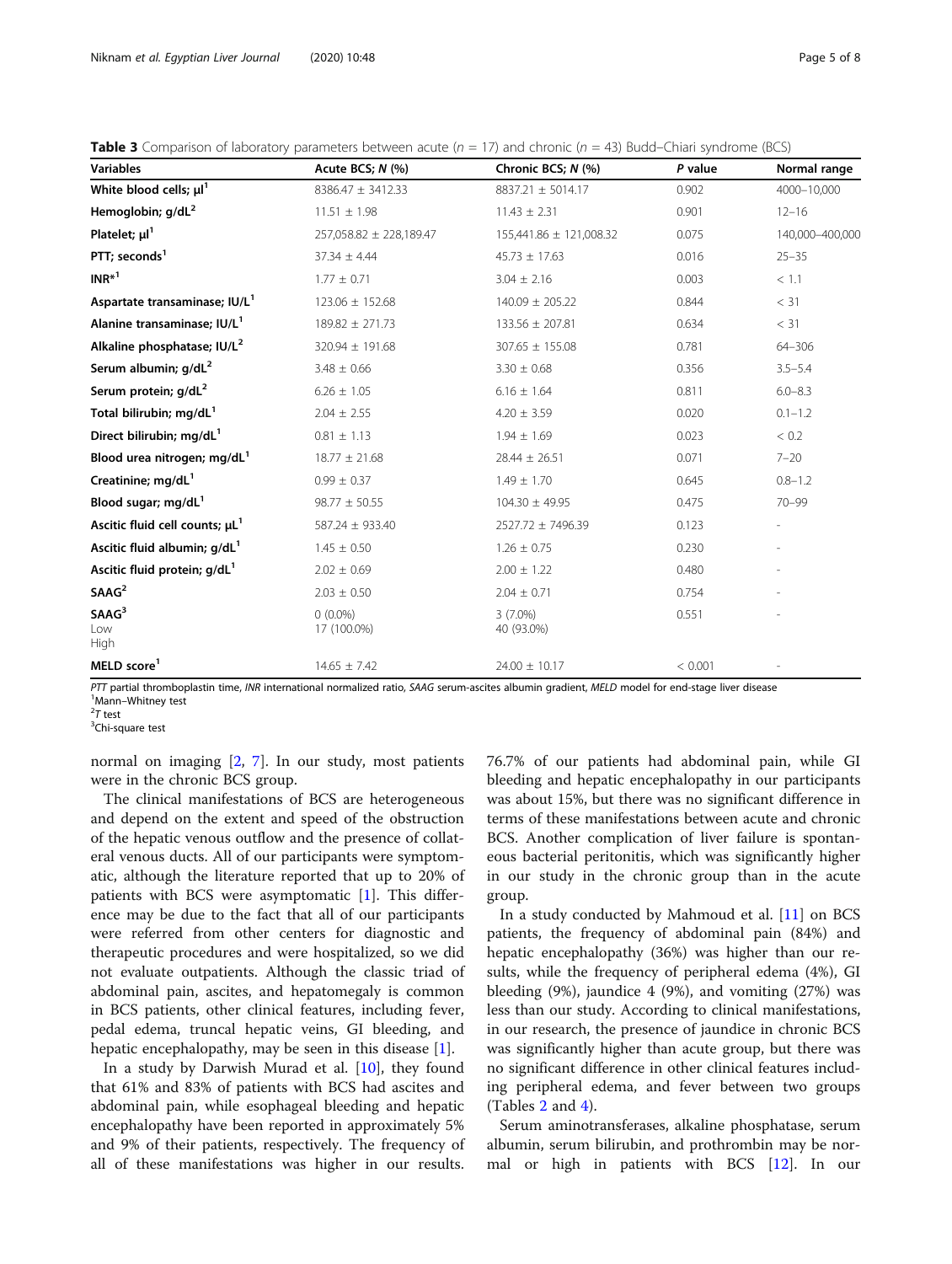<span id="page-5-0"></span>

| <b>Table 4</b> Robust Poisson regression models estimating prevalence ratio (PR) and 95% confidence interval (CI) to evaluate the |  |
|-----------------------------------------------------------------------------------------------------------------------------------|--|
| association of various independent variables on the types of Budd–Chiari syndrome                                                 |  |

| Variable                          | Crude model                   |         | <b>Adjusted model</b>            |         |
|-----------------------------------|-------------------------------|---------|----------------------------------|---------|
|                                   | PR (95% CI)                   | P value | PR (95% CI)                      | P value |
| Gender                            |                               | 0.209   |                                  | 0.739   |
| Female<br>Male                    | 0.921 (0.810-1.047)<br>1.0    |         | 1.022 (0.897-1.165)<br>1.0       |         |
| Age                               | 1.003 (0.999-1.008)           | 0.144   | 1.001 (0.996-1.005)              | 0.706   |
| Jaundice                          |                               | < 0.001 |                                  | < 0.001 |
| Yes<br><b>No</b>                  | 1.274 (1.123-1.444)<br>1.0    |         | 1.308 (1.148-1.490)<br>1.0       |         |
| Vomiting                          | SS                            | 0.154   |                                  | 0.094   |
| Yes<br>No                         | $0.912(0.803 - 1.035)$<br>1.0 |         | $0.904$ $(0.803 - 1.018)$<br>1.0 |         |
| Encephalopathy                    |                               | 0.111   |                                  | 0.569   |
| Yes<br><b>No</b>                  | 1.109 (0.977-1.261)<br>1.0    |         | 1.039 (0.911-1.184)<br>1.0       |         |
| <b>Gastrointestinal bleeding</b>  |                               | 0.047   |                                  | 0.114   |
| Yes<br><b>No</b>                  | 1.130 (1.002-1.275)<br>1.0    |         | 1.087 (0.980-1.206)<br>1.0       |         |
| <b>Renal failure</b>              |                               | 0.017   |                                  | 0.826   |
| Yes<br><b>No</b>                  | 1.150 (1.026-1.289)<br>1.0    |         | 1.014 (0.893-1.152)<br>1.0       |         |
| Spontaneous bacterial peritonitis |                               | < 0.001 |                                  | 0.001   |
| Yes<br><b>No</b>                  | 1.183 (1.100-1.271)<br>1.0    |         | 1.289 (1.115-1.489)<br>1.0       |         |
| Cigarette smoking                 |                               | 0.099   |                                  | 0.911   |
| Yes<br>No                         | 1.111 (0.980-1.258)<br>1.0    |         | 0.992 (0.865-1.138)<br>1.0       |         |
| Alcohol use                       |                               | 0.017   |                                  | 0.208   |
| Yes<br>No                         | 1.150 (1.026-1.289)<br>1.0    |         | 1.075 (0.961-1.204)<br>1.0       |         |

| Table 5 Robust Poisson regression models estimating prevalence ratio (PR) and 95% confidence interval (CI) to evaluate the |  |
|----------------------------------------------------------------------------------------------------------------------------|--|
| association of various laboratory parameters on the types of Budd–Chiari syndrome                                          |  |

| Variable                  | Crude model            |         | <b>Adjusted model</b>  |         |
|---------------------------|------------------------|---------|------------------------|---------|
|                           | PR (95% CI)            | P value | PR (95% CI)            | P value |
| <b>PTT</b>                | 1.004 (1.001-1.006)    | 0.003   | 1.002 (1.000-1.005)    | 0.086   |
| <b>INR</b>                | 1.037 (1.013-1.062)    | 0.002   | $0.953(0.918 - 0.989)$ | 0.012   |
| <b>Platelet</b>           | 1.000 (1.000-1.000)    | 0.009   | 1.000 (1.000-1.000)    | 0.083   |
| <b>Total bilirubin</b>    | 1.021 (1.005-1.038)    | 0.012   | 1.001 (0.980-1.022)    | 0.961   |
| Blood urea nitrogen       | 1.002 (0.999-1.004)    | 0.139   | $0.996(0.993 - 1.000)$ | 0.039   |
| Ascitic fluid cell counts | $1.000(1.000 - 1.000)$ | 0.005   | 1.000 (1.000-1.000)    | 0.326   |
| Ascitic fluid albumin     | $0.951(0.868 - 1.042)$ | 0.281   | $0.978(0.894 - 1.071)$ | 0.638   |
| <b>MELD</b> score         | 1.010 (1.005-1.015)    | < 0.001 | 1.024 (1.012-1.037)    | < 0.001 |

PTT partial thromboplastin time, INR international normalized ratio, MELD model for end-stage liver disease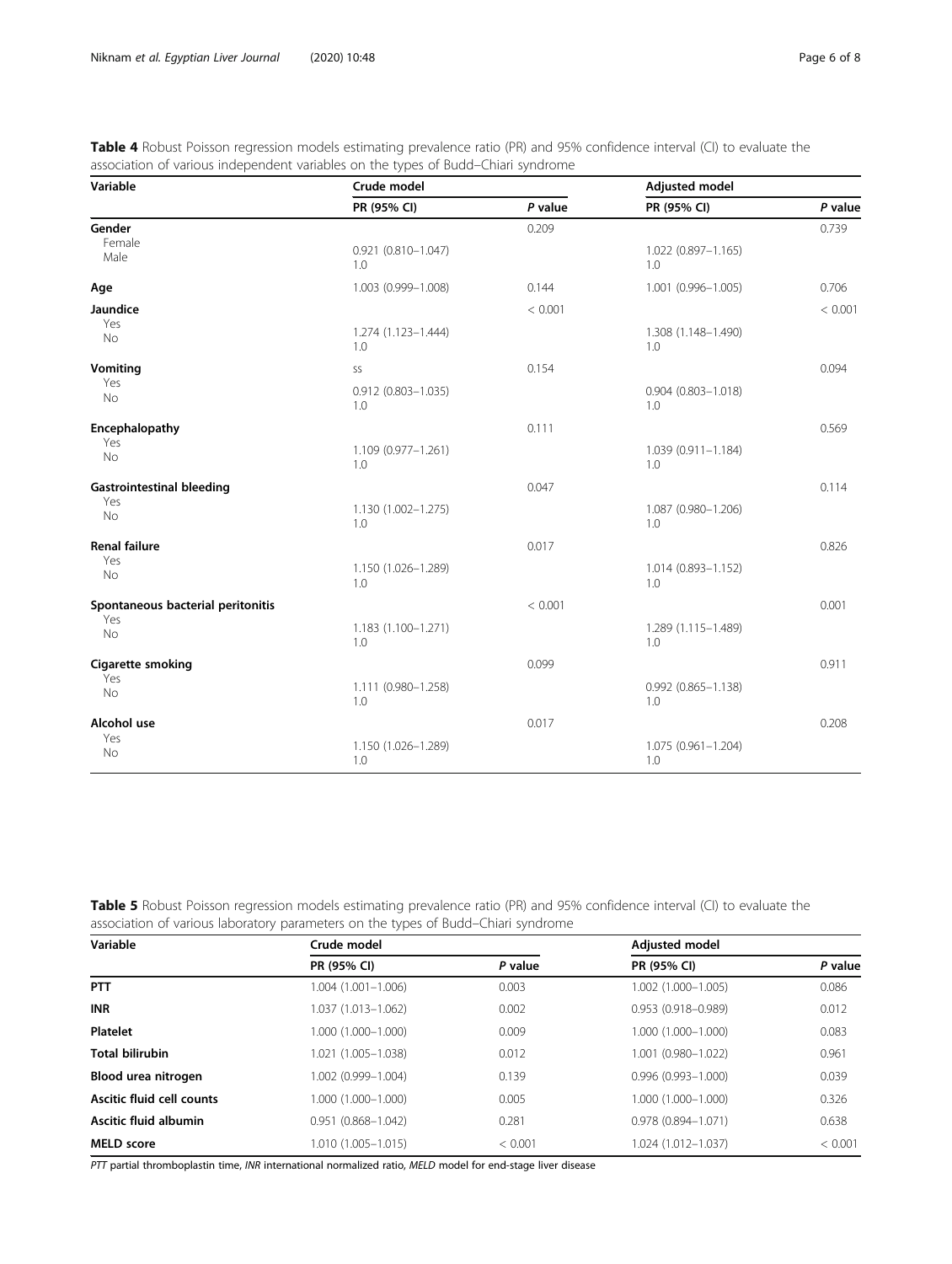<span id="page-6-0"></span>

participants, although the mean ALT, AST, bilirubin, INR, and PTT were high in both acute and chronic groups, the differences between the two groups were significant only in bilirubin, INR, and PTT. In a study by Rautou et al. [[13](#page-7-0)], in 96 BCS patients, they concluded that high levels of ALT reflected acute and severe but potentially reversible ischemic liver cell necrosis. Another study of 45 BCS patients who were admitted to four medical centers concluded that serum ALT appeared to be a prognostic indicator [[14\]](#page-7-0). Serum creatinine levels can also be high, usually due to pre-renal dysfunction [[12](#page-7-0)], and may be associated with patient death [[15](#page-7-0)]. The levels of BUN and creatinine in the chronic group of our patients were higher than acute, which was significant in terms of BUN.

The classic composition of ascitic fluid in BCS is high SAAG  $(> 1.1 g/dL)$  [\[1](#page-7-0), [12](#page-7-0)]. All patients with acute BCS in our study had high SAAG ascites, but 7% of patients in the chronic group had low SAAG ascites (Table [3\)](#page-4-0); the reason for this difference was unclear and requires further research with higher sample size. Although standard laboratory analyzes are of little help in diagnosing BCS, they are useful in predicting the severity of the disease, the likelihood of death, and the possible response to treatment. One of the common prognostic indices in BCS is the MELD score [[1,](#page-7-0) [7\]](#page-7-0). MELD score and INR in chronic BCS group of our patients were significantly higher than the acute group (Table [5\)](#page-5-0).

An important limitation in our research was that only symptomatic hospitalized participants were studied, so the results of this study may not be generalizable to asymptomatic patients. Another limitation of our study was that it was conducted in a single center, but the main strength of our research was the optimal evaluation of clinical features as well as the detailed assessment of laboratory parameters in acute and chronic BCS patients.

#### **Conclusions**

The present study found that the spontaneous bacterial peritonitis, jaundice, increased levels of MELD score, INR, and BUN were significantly associated with the chronic group compared with the acute group. The hospital LOS and mortality rate between the two groups did not differ significantly. Further research is recommended to clarify this issue.

#### Supplementary information

Supplementary information accompanies this paper at [https://doi.org/10.](https://doi.org/10.1186/s43066-020-00058-4) [1186/s43066-020-00058-4](https://doi.org/10.1186/s43066-020-00058-4).

Additional file 1. STROBE checklist

#### Abbreviations

BCS: Budd–Chiari syndrome; MRI: Magnetic resonance imaging; PTT: Partial thromboplastin time; INR: International normalized ratio; BUN: Blood urea nitrogen; SAAG: Serum-ascites albumin gradient; MELD: Model for end-stage liver disease; PR: Prevalence ratio; CI: Confidence interval; LOS: Hospital length of stay; ALT: Alanine transaminase; AST: Aspartate transaminase; GI: Gastrointestinal

#### Acknowledgements

This study was a part of a MD thesis written by Nemattellah Hajizadegan and was supported by the research Council of Shiraz University of Medical Sciences, Shiraz, Iran (1396-01-01-15890).

#### Authors' contributions

RN generates the research idea. VM study design. LM study design and data collection. RN and NH perform the clinical examination. NH performs the laboratory analysis. All authors shared in analyzing and interpreting the